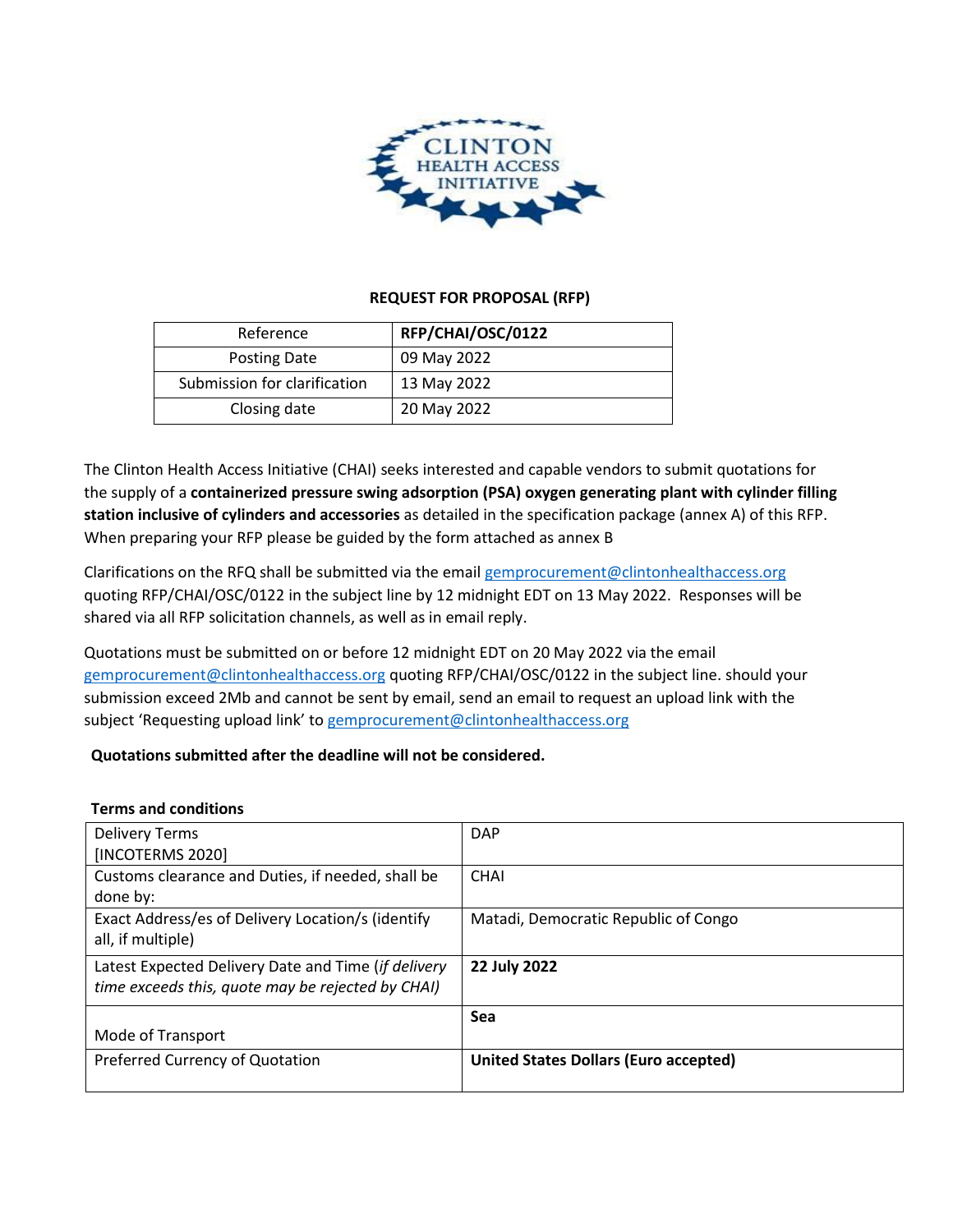| Warranty                                                                                                     | 3 years (see Annex B)                                                                                                                                                                                                                                                                                                                                                      |  |  |
|--------------------------------------------------------------------------------------------------------------|----------------------------------------------------------------------------------------------------------------------------------------------------------------------------------------------------------------------------------------------------------------------------------------------------------------------------------------------------------------------------|--|--|
| Deadline for the Submission of Quotation                                                                     | 20/May/2022                                                                                                                                                                                                                                                                                                                                                                |  |  |
| All documentations, including catalogs,<br>instructions, and operating manuals, shall be in this<br>language | <b>English and French</b>                                                                                                                                                                                                                                                                                                                                                  |  |  |
| Documents to be submitted                                                                                    | Completed Annex A and Annex B<br>1.<br>Legal Documentation (Business Registration and Tax<br>2.<br>Clearance) to operate in Home Country applicable to<br>both local and international supplier, Business<br>Registration, Tax Certificate (This is in addition to<br>completed vendor details in Annex A) If documents are<br>not in English, please provide translation. |  |  |
| <b>Payment Terms</b>                                                                                         | 100 % after supply and inspection preferred but other terms<br>can be negotiated                                                                                                                                                                                                                                                                                           |  |  |
| <b>Liquidated Damages</b>                                                                                    | 1% of total contract amount for each day of delay and<br>maximum of 30 days after which contract will be<br>terminated.                                                                                                                                                                                                                                                    |  |  |
| <b>Evaluation Criteria</b>                                                                                   | Technical responsiveness/Full compliance to<br>1.<br>requirements and lowest evaluated price<br>Acceptance of Delivery period<br>2.<br>Full acceptance of the PO/Contract General Terms and<br>3.<br>Conditions                                                                                                                                                            |  |  |
| Type of Contract to be Signed                                                                                | Purchase Order                                                                                                                                                                                                                                                                                                                                                             |  |  |
| Special conditions of Contract                                                                               | Failure to comply with delivery date above shall be a basis<br>for cancellation. Forfeiture of bid security if submitted with<br>the bids if applicable. CHAI reserves the right to select any<br>supplier                                                                                                                                                                 |  |  |
| Proposal validity                                                                                            | 90 days                                                                                                                                                                                                                                                                                                                                                                    |  |  |
| <b>Conditions for Release of Payment</b>                                                                     | Passing Inspection/Verification of Supplies<br>Written Acceptance of Goods based on full compliance with<br>RFP requirements by the end user                                                                                                                                                                                                                               |  |  |
| Annexes to this RFP                                                                                          | ☑Product quantities and delivery location (Annex A)<br>$\boxtimes$ Technical specification (Annex B)                                                                                                                                                                                                                                                                       |  |  |
| <b>Contact Person for Inquiries</b>                                                                          | All queries must be sent to                                                                                                                                                                                                                                                                                                                                                |  |  |
| (Written inquiries only)                                                                                     | gemprocurement@clintonhealthaccess.org                                                                                                                                                                                                                                                                                                                                     |  |  |

## **Annex A: Products information and vendor details**

Product information, vendor details, shipping requirements and submission checklist is found as Annex A via this link [Product Information and Vendor details](https://clintonhealth.box.com/s/0rncgw3h487ayjrhvelznm6pzug5a41y) download the excel sheet, complete, and include in your